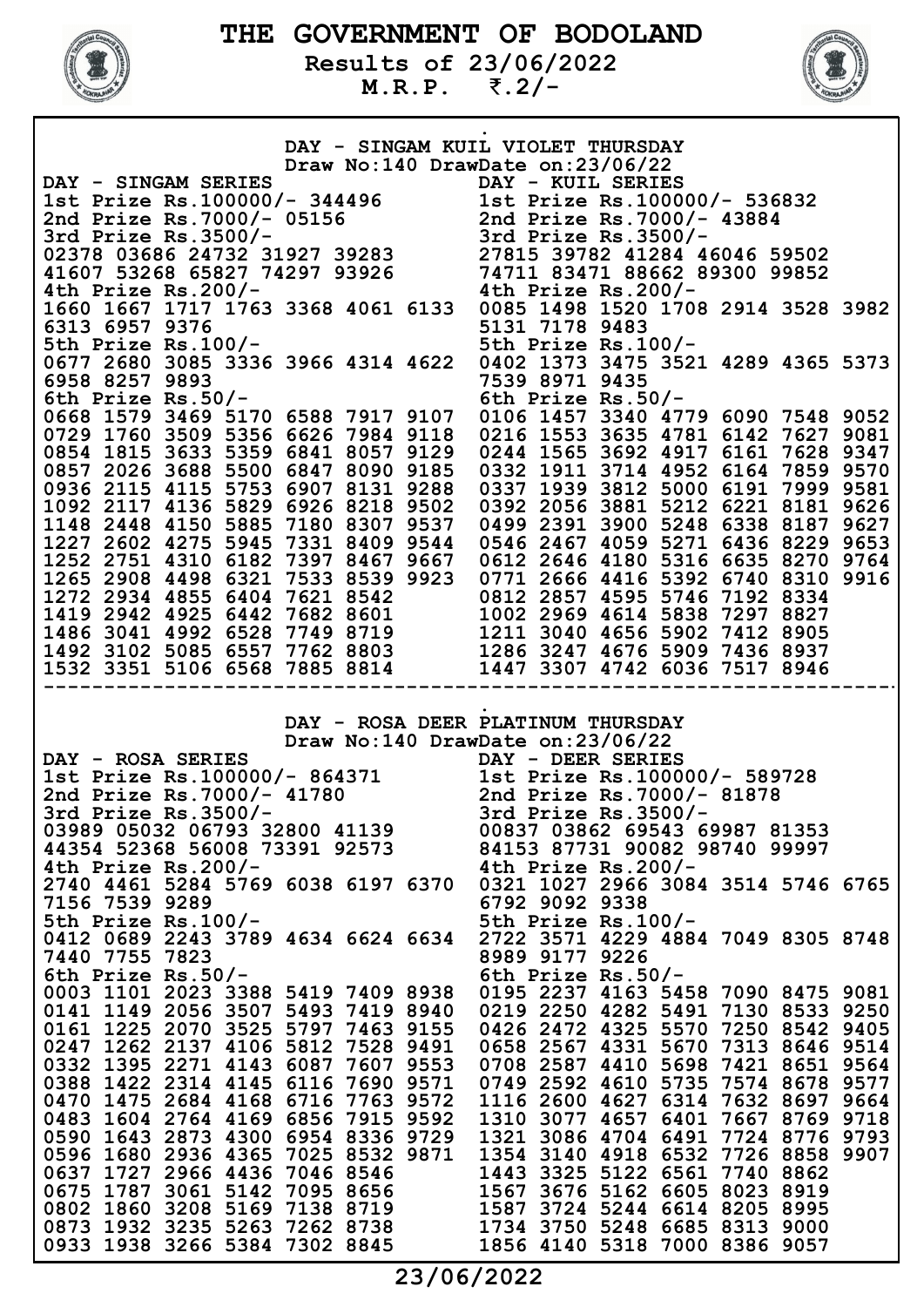

Results of 23/06/2022 M.R.P. ₹.2/-



|                                                                                                                                                                                                                                                  | DAY - THANGAM NALLANERAM GAME THURSDAY                                   |
|--------------------------------------------------------------------------------------------------------------------------------------------------------------------------------------------------------------------------------------------------|--------------------------------------------------------------------------|
|                                                                                                                                                                                                                                                  | Draw No:140 DrawDate on:23/06/22                                         |
| DAY - THANGAM SERIES<br>1st Prize Rs.100000/- 245608<br>2nd Prize Rs.7000/- 06423<br>3rd Prize Rs.3500/-<br>13380 13607 28046 30255 44871<br>55379 56335 90334 93170 990600<br>55379 56335 90334 99170 990600<br>55379 56335 90334 99170 990     |                                                                          |
|                                                                                                                                                                                                                                                  |                                                                          |
|                                                                                                                                                                                                                                                  |                                                                          |
|                                                                                                                                                                                                                                                  |                                                                          |
|                                                                                                                                                                                                                                                  |                                                                          |
| 55378 56235 80234 88170 88268<br>4th Prize Rs.200/-<br>4th Prize Rs.200/-<br>4th Prize Rs.200/-                                                                                                                                                  |                                                                          |
|                                                                                                                                                                                                                                                  | 0354 0876 1704 3781 3834 4235 5040 0413 2309 2482 3126 5951 7047 8439    |
| 5358 6178 7729                                                                                                                                                                                                                                   | 8796 8938 9443                                                           |
| 5358 6178 7729<br>5th Prize Rs.100/- 5th Prize Rs.100/-                                                                                                                                                                                          |                                                                          |
|                                                                                                                                                                                                                                                  | 0047 0364 0547 1391 3118 3120 4621 1374 1580 1856 3024 5662 5698 6416    |
| 7072 8552 9967                                                                                                                                                                                                                                   | 6628 6980 8038                                                           |
| 6th Prize Rs.50/-                                                                                                                                                                                                                                | 6th Prize Rs.50/-                                                        |
|                                                                                                                                                                                                                                                  | 0071 1407 2448 4324 6209 7581 8909 0248 2372 3542 5281 6483 7729 9312    |
|                                                                                                                                                                                                                                                  | 0150 1438 2477 4421 6279 7670 9048 0568 2389 3603 5539 6563 7850 9320    |
|                                                                                                                                                                                                                                                  | 0303 1742 2723 4484 6287 7673 9214 0715 2468 3770 5668 6580 8062 9376    |
|                                                                                                                                                                                                                                                  | 0496 1751 2746 5135 6338 7706 9324 1269 2719 3852 5723 6581 8147 9527    |
|                                                                                                                                                                                                                                                  | 0519 1863 2961 5156 6367 7788 9502 1291 2843 3930 5760 6667 8344 9553    |
|                                                                                                                                                                                                                                                  | 0578 1920 3477 5190 6647 7789 9645 1299 2866 3944 5819 6717 8405 9616    |
|                                                                                                                                                                                                                                                  | 0641 1924 3478 5506 6688 8014 9673 1588 2915 4114 5970 6763 8554 9780    |
|                                                                                                                                                                                                                                                  | 0653 2022 3531 5560 6737 8028 9786 1681 3038 4201 5978 6787 8622 9815    |
| 0735 2029 3629 5651 6762 8242 9898                                                                                                                                                                                                               | 1785 3346 4601 6004 6848 8717 9885                                       |
| 0797 2035 3749 5686 6835 8362 9912                                                                                                                                                                                                               | 1838 3413 4659 6285 6887 8760 9999                                       |
|                                                                                                                                                                                                                                                  |                                                                          |
|                                                                                                                                                                                                                                                  |                                                                          |
|                                                                                                                                                                                                                                                  |                                                                          |
|                                                                                                                                                                                                                                                  |                                                                          |
| 0880 2055 3814 5724 6858 8764<br>1947 3435 4660 6317 7251 8836<br>1051 2195 3845 5728 6918 8788<br>1102 2215 4162 6020 7004 8816<br>1146 2275 4208 6100 7334 8828<br>1184 2305 4314 6114 7388 8908<br>2345 3528 5018 6424 7645 9303              |                                                                          |
|                                                                                                                                                                                                                                                  |                                                                          |
|                                                                                                                                                                                                                                                  | DAY - KUMARAN VISHNU FIRE THURSDAY<br>Draw No:140 DrawDate on:23/06/22   |
|                                                                                                                                                                                                                                                  |                                                                          |
| DAY - KUMARAN SERIES<br>1st Prize Rs.50000/- 313797<br>2nd Prize Rs.7000/- 26962<br>3rd Prize Rs.3500/-<br>3rd Prize Rs.3500/-<br>00846 27289 27680 33059 42990<br>69573 74351 92584 94407 96397<br>4th Prize Rs.200/-<br>4th Prize Rs.200/-<br> |                                                                          |
|                                                                                                                                                                                                                                                  | 1794 2377 2744 2914 3067 4835 5571 2011 4624 4697 5447 5522 6247 6263    |
| 6672 8224 9683                                                                                                                                                                                                                                   | 7257 8203 9054                                                           |
| 5th Prize $Rs.100/-$                                                                                                                                                                                                                             | 5th Prize Rs.100/-                                                       |
| 0328 1168 1207 2613 5929 6046 6206                                                                                                                                                                                                               | 0966 2230 3506 3570 3647 6374 6513                                       |
| 6611 8235 8447                                                                                                                                                                                                                                   | 7587 8964 9738                                                           |
| 6th Prize $Rs.50/-$                                                                                                                                                                                                                              | 6th Prize $Rs.50/-$                                                      |
| 0066 1293 3356 4886 6307 7233 8954                                                                                                                                                                                                               | 0148 1956 3540 5090 6195 7773 8899                                       |
| 0095 1396 3460 4946 6463 7379 9104                                                                                                                                                                                                               | 0320 2106 3718 5176 6257 7890 9075                                       |
| 0147 1425 3698 5069 6467 7426 9245                                                                                                                                                                                                               | 0419 2167 3727 5216 6291 8001 9304                                       |
| 0165 1441 3726 5110 6553 7597 9357                                                                                                                                                                                                               | 0503 2217 3823 5537 6313 8049 9358                                       |
| 0224 1831 3831 5156 6585 7798 9392                                                                                                                                                                                                               | 0580 2324 4119 5627 6440 8213 9414                                       |
| 0246 1994 3975 5247 6697 7970 9491                                                                                                                                                                                                               | 0600 2482 4271 5693 6487 8333 9538                                       |
| 0303 2018 4263 5283 6772 8261 9521<br>0753 2326 4290 5409 6789 8320 9593                                                                                                                                                                         | 0836 2503 4478 5754 6639 8443 9618<br>0927 2515 4568 5767 6732 8507 9773 |
| 0852 2412 4330 5630 6829 8402 9727                                                                                                                                                                                                               | 1183 2525 4652 5810 6917 8570 9811                                       |
| 0997 2739 4372 5668 6975 8409 9968                                                                                                                                                                                                               | 1478 2560 4664 5811 6969 8589 9869                                       |
|                                                                                                                                                                                                                                                  | 1502 2792 4747 5869 7005 8655                                            |
|                                                                                                                                                                                                                                                  | 1577 2811 4774 5941 7060 8716                                            |
|                                                                                                                                                                                                                                                  | 1606 3231 4934 6056 7065 8726                                            |
| 1011 2878 4466 5798 7006 8442<br>1130 2977 4550 5837 7046 8444<br>1140 3073 4565 6026 7146 8458<br>1143 3169 4596 6182 7169 8739 1632 3376 4959 6134 7393 8731<br>1177 3210 4724 6191 7180 8769 1909 3496 5074 6187 7758 8764                    |                                                                          |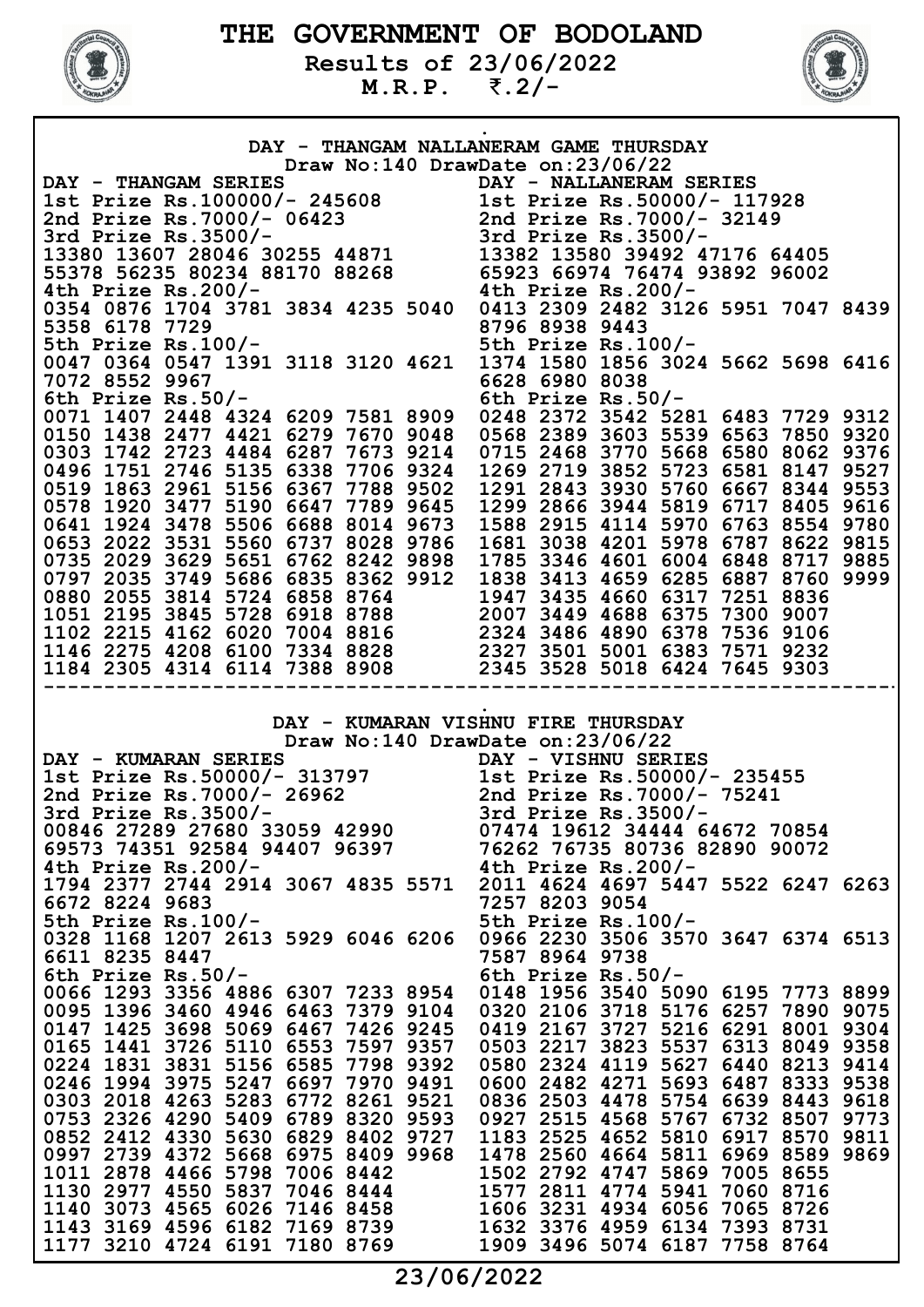

Results of  $23/06/2022$ <br>M.R.P.  $\bar{z}$ .2/- $M.R.P.$ 



**.** The contract of the contract of the contract of the contract of the contract of the contract of the contract of SWARNALAXMI SILVER THURSDAY Draw No:140 DrawDate on:23/06/22 SWARNALAXMI SERIES 1st Prize Rs.50000/- 965341 2nd Prize Rs.7000/- 76408 3rd Prize Rs.3500/- 19893 21494 32465 43335 43719 54410 65783 76881 87940 98370 4th Prize Rs.200/- 1336 2645 2912 3232 3599 5144 5317 8402 8789 9696 5th Prize Rs.100/- 0163 0238 0849 1956 2258 4654 5811 6516 7706 8113 6th Prize Rs.50/- 0045 2294 3193 4301 5618 7177 8881 0191 2345 3207 4395 5643 7200 8996 0246 2446 3235 4474 5816 7235 9157 0474 2508 3312 4536 5934 7237 9210 0521 2509 3414 4602 6141 7271 9241 0893 2570 3523 4612 6206 7482 9244 1049 2830 3610 4642 6236 7485 9422 1093 2838 3695 4806 6245 7492 9482 1190 2875 3820 5041 6267 7561 9552 1474 2940 3980 5066 6293 7999 9702 1572 2944 4180 5354 6539 8005 1682 2995 4182 5384 6587 8055 1792 3049 4211 5393 6716 8096 1927 3174 4215 5396 6717 8355 2034 3187 4260 5404 6732 8822 ------------------------------------------------------------------------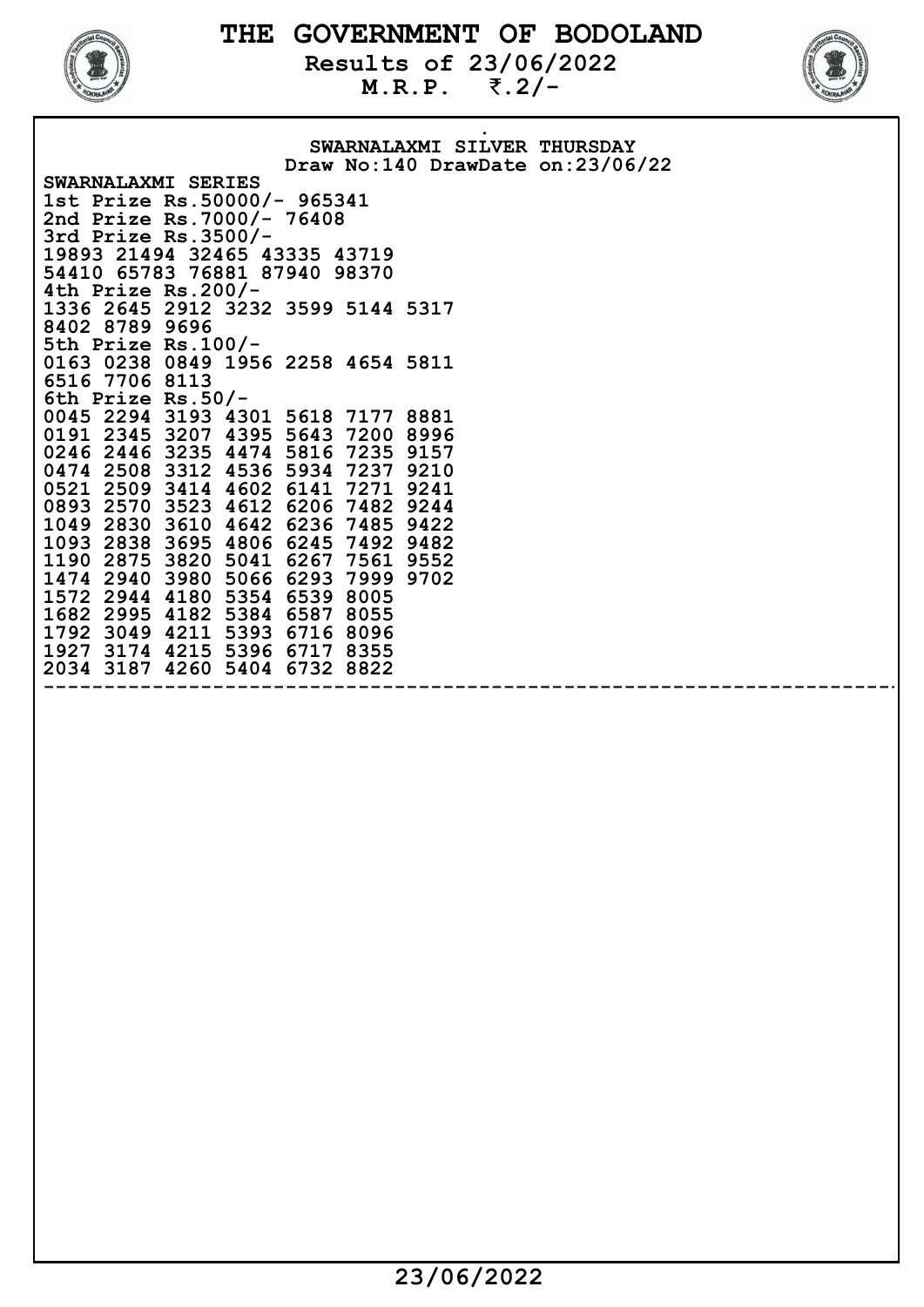

Results of 23/06/2022  $M.R.P.$   $\bar{\zeta}$ . 2/-